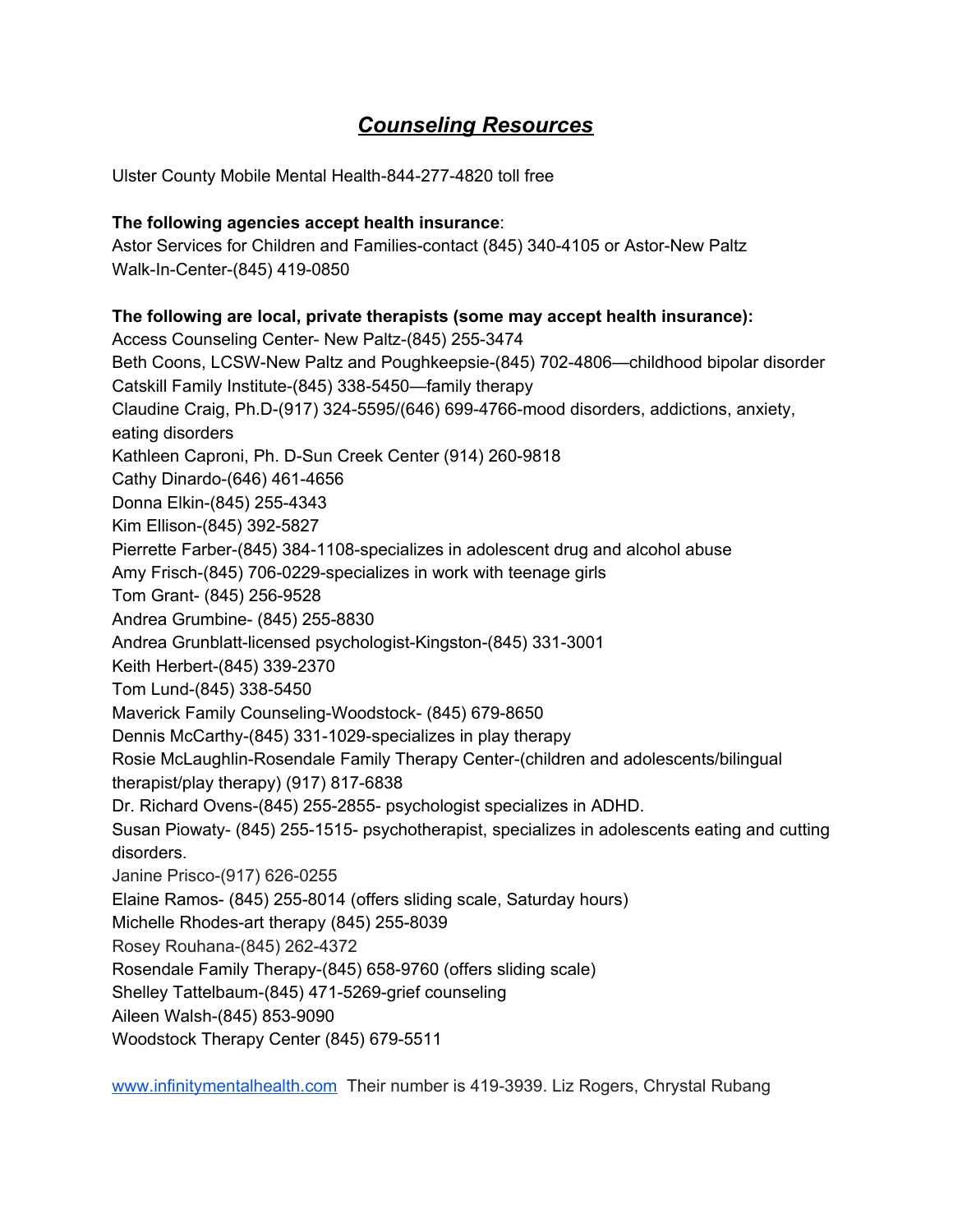## **Psychiatrists:**

Dr. Sriskandarajah-(845) 452-3500 Dr. Hahn Roya Karbakhsh, MD- (845) 255-1117 Holly Ellison- (845) 399-3861--Psychiatric Nurse Practitioner Jennifer Qunitero-Psychiatric Nurse Practitioner-New Paltz Family Health Center- (845) 255-2930 Dr. Celeste Grosso-

#### **Neurologists:**

eRiver Neurology of New York-Dr. Castaneda- (845) 452-9750 Kingston Neurological Association-(845) 331-5165

#### **Developmental Pediatricians:**

Monica Meyer- (845) 679-0100 Dr. Cicatello- (845) 231-5600

#### **Developmental optometrists:**

Dr. Morrison- (845) 255-4696 Dr. Grossman- (845) 255-3728 Dr. Amelia Bartolone- (845) 443-6800 Dr.Cayea- (845) 471-3650

# **Community Resources COMMUNITY RESOURCES**

**Big Brothers/Big Sisters :** (845) 338-0431

**Child Health Plus:** 1-800-698-4543

**Community Service Organizations:** Kiwanis, Lion's Club, Rotary

**Crime Victims Assistance:** (845) 340-3443

**Drug and Alcohol Abuse Services:**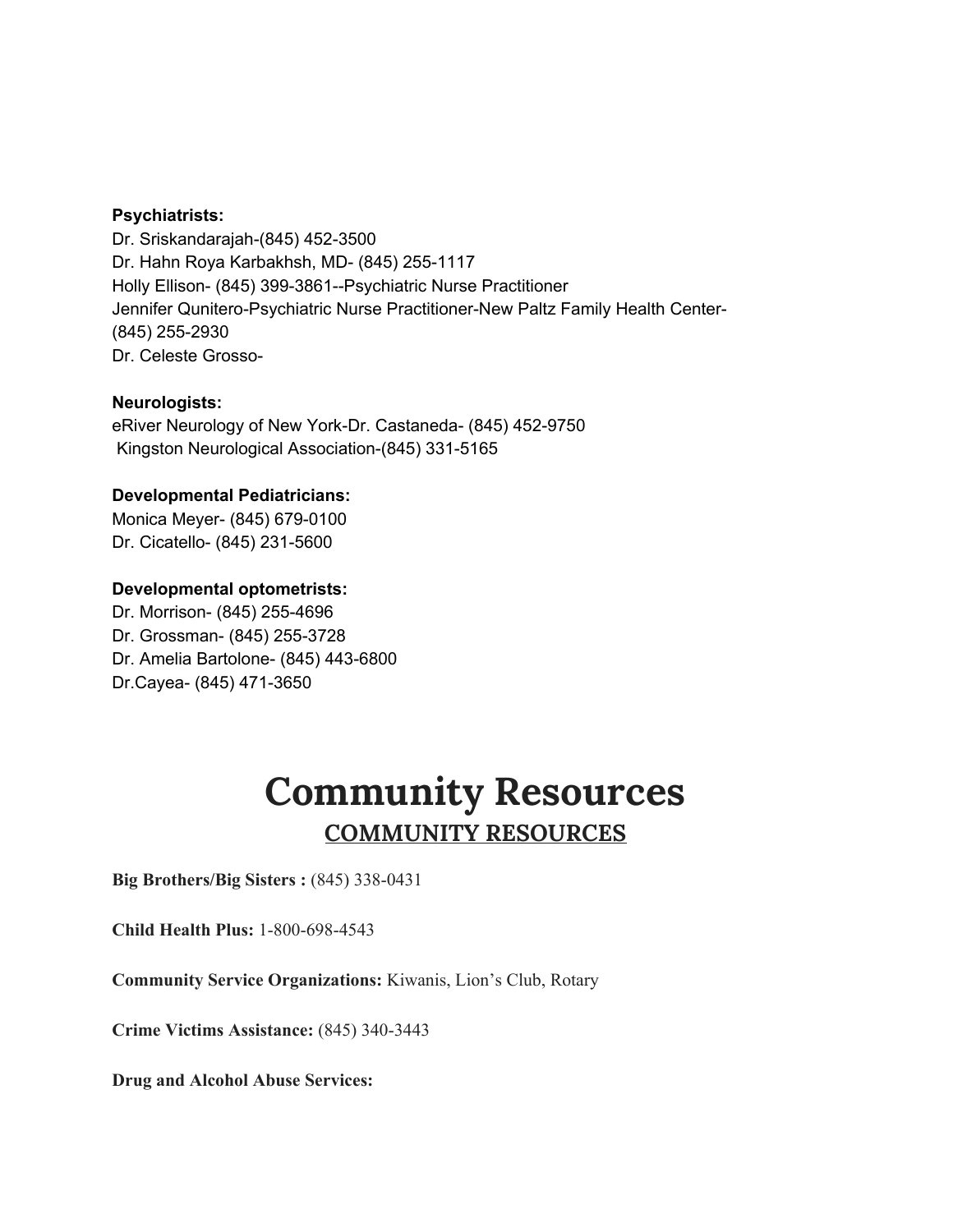- Alcohol Abuse Program (845)340-4000
- Drug Abuse Info Line 1-800-522-5353
- Liberty Behavioral Management Corp. (800) 989-2676
	- Arms Acres
	- Conifer Park
- Step One Program 334-8590

## **Family:**

- Family of Kingston (845) 338-2370
- Family of New Paltz (845) 255-8801
- Family of Woodstock (845) 679-2485

## **Family Court:** (845) 340-3600

#### **Foster Care:**

- Harbor Program (845) 336-4747
- KidsPeace (866) 4Kidspeace

## **Hospice:**

- Hospice (including Kids Group) (845) 338-CARE; (845) 473-2273
- Dutchess County (845) 485-2273
- Hospice group-grief counseling-(845) 473-2273 x1179

#### **Hospitals:**

- Health Alliance- Kingston -Main Number 338-2500
- Mid Hudson Regional Hospital-Psych E.R. 431-8892
- Behavioral Health Services-Outpatient 431-8287

## **Institute for Family Health:** 338-2562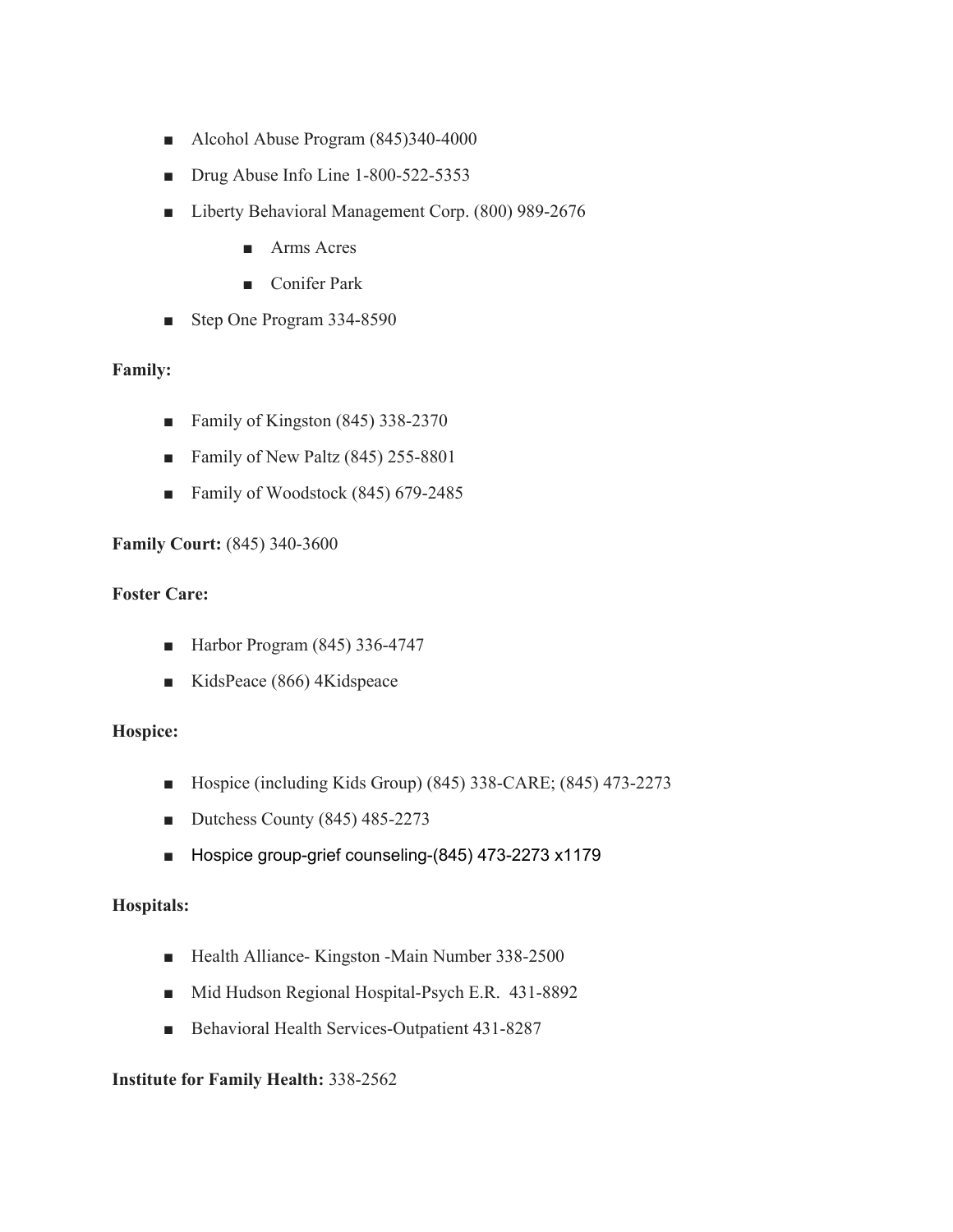## **Mental Health:**

- Ulster County Mental Health (845) 340-4000
- Astor Services for Children and Families (845) 340-4105
- Mental Health Association (845) 339-9090

### **Psychiatric Hospitals and Facilities:**

- Four Winds- 1-800-546-1770
- Rockland Children's Psychiatric Center (RCPC) 359-7400

#### **RAPP (Relatives as Parents Program):** (845) 340-3990

Kinship Navigator- Grandparents, Relatives and Family Friends caring for children--877-454-6453

#### **Recreational Groups:**

- Arts Community  $(845)$  339-4056
- Arts Community Gymnastics (845) 895-2610
- YMCA (845) 255-2107
- Girl Scouts of Ulster County (845) 338-5367
- Boy Scouts of America (845) 339-0846
- Town Recreation Programs
	- New Paltz 255-0100
	- Gardiner 255-9675
- New Paltz Youth Center 255-5140

## **Resource Center for Accessible Living:** (845) 331-0541

## **Self-Help Groups:**

Adult Children of Alcoholics (Growing Together) (845) 331-6360

Al-Anon (845) 688-5401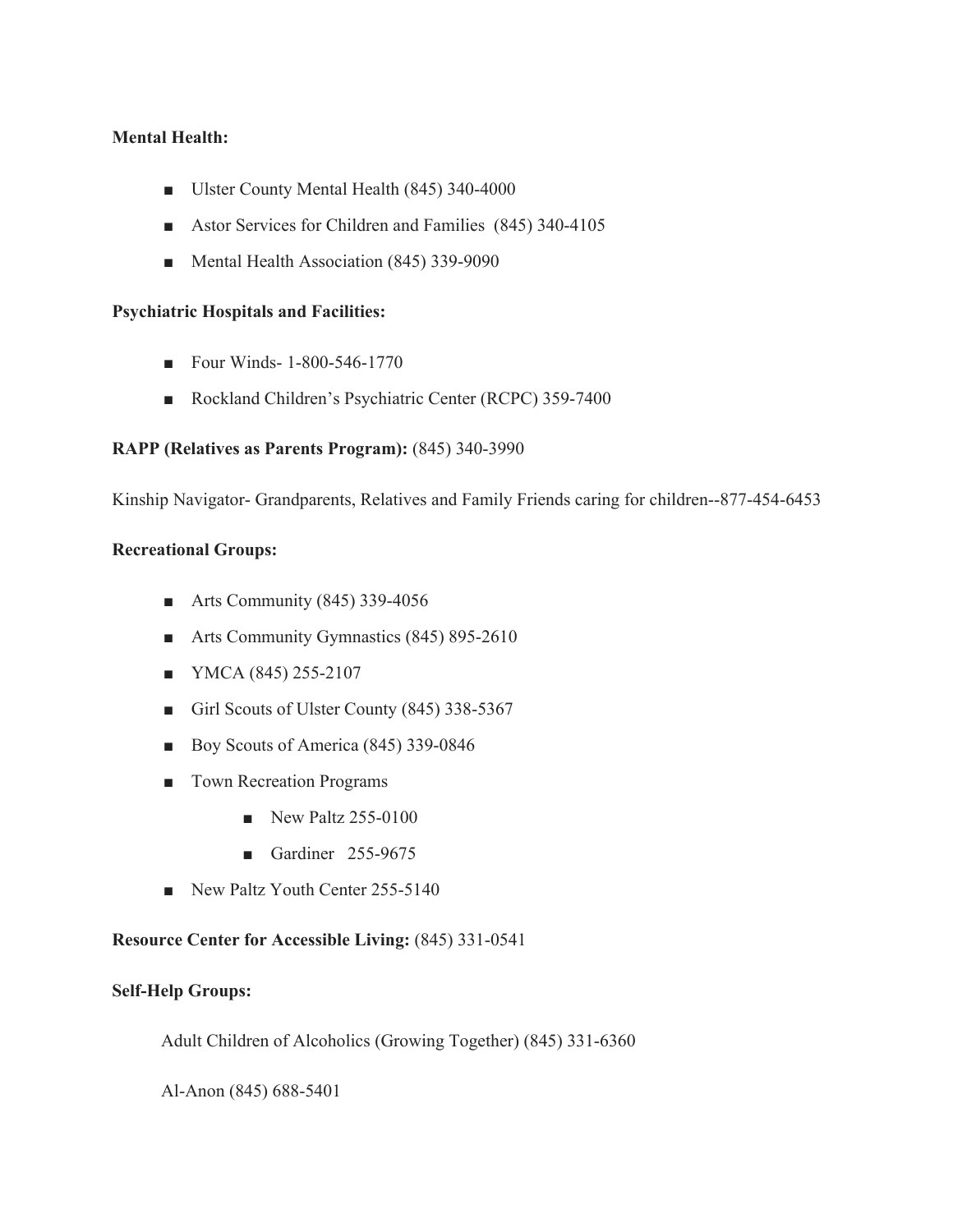Alateen (845) 657-6226 or (845) 336-8587

Alcoholics Anonymous (845) 331-6360

Overeaters Anonymous (845) 657-6603

Independent Living Skills (845) 331-0541

Learning Disabilities Support Group (845) 452-3913

Multiple Sclerosis Support Group (845) 331-8680

Narcotics Anonymous (845) 452-8514

OCD Support Group (845) 473-2500

Parents helping parents of kids with problems (845) 336-4483

#### **Suicide Crisis: Hotline (845) 338-2370; 1-800-273-TALK**

#### **Ulster County BOCES**

- Port Ewen- (845) 339-8722
- $\blacksquare$  New Paltz- (845) 255-1400

#### **Ulster County Coordinated Children's Services:** (845) 334-5050

#### **Ulster County Department of Social Services**

Mandated Reporter Hotline Number 1-800-635-1522

Local C.P.S. (845) 334-5100

Family Violence Unit (845) 334-5155

Preventative Services (845) 334-5400

Medicaid Office (845) 334-5035